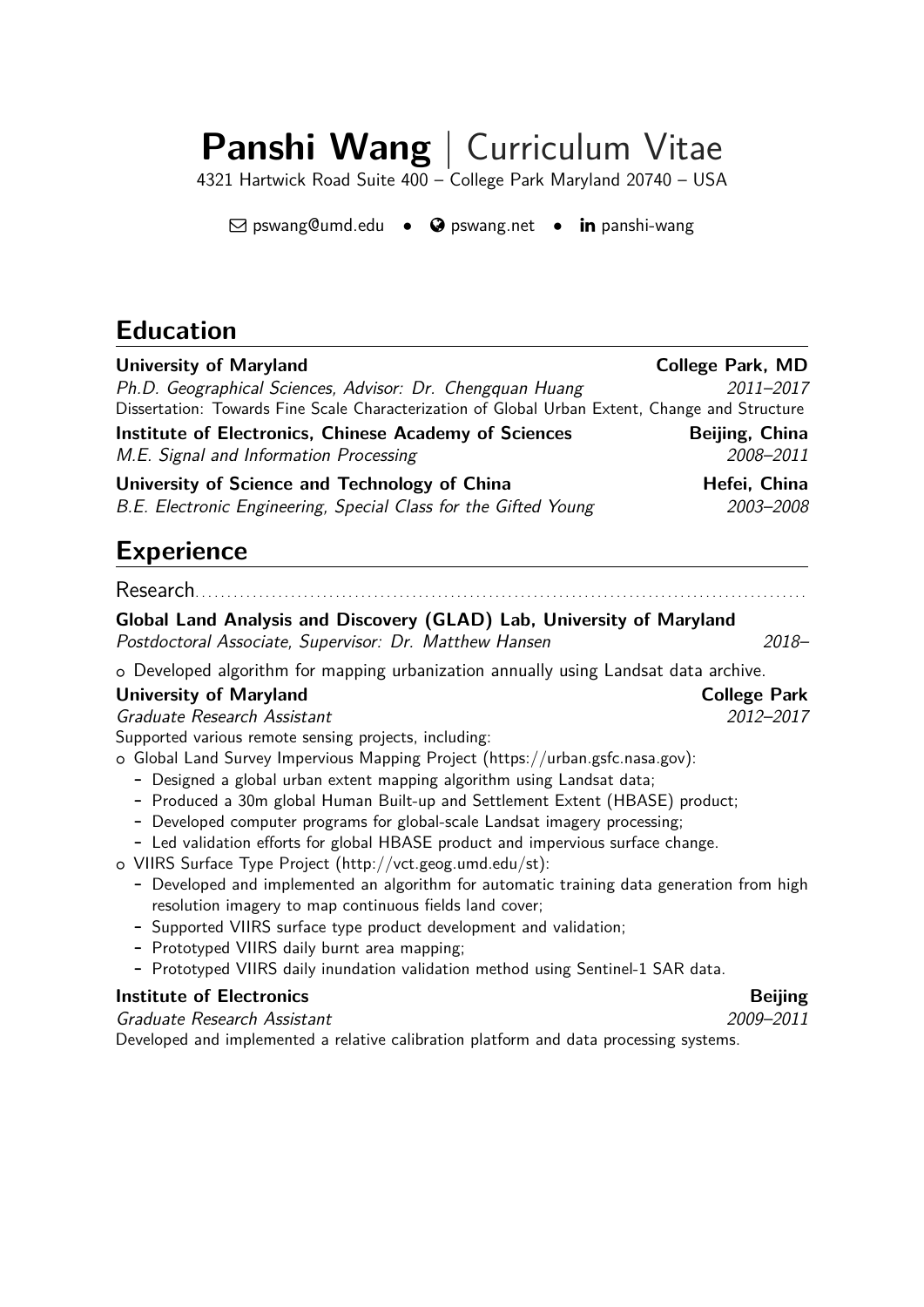Teaching. . . . . . . . . . . . . . . . . . . . . . . . . . . . . . . . . . . . . . . . . . . . . . . . . . . . . . . . . . . . . . . . . . . . . . . . . . . . . . . . . . . . . . . . . . . . . . . . **University of Maryland College Park** Teaching Assistant 2011–2012

#### **Skills**

**Programming Languages**:  $C/C++$  (10+ yr), Python (8+ yr), IDL (8+ yr), Java (basic) **Datasets**: Landsat  $(8 + yr)$ , MODIS  $(8 + yr)$ , VIIRS  $(5 + yr)$ , Sentinel-1/2  $(1 + yr)$ **Geospatial Tools**: ENVI (8+ yr), ArcGIS (6+ yr), QGIS (5+ yr), GDAL (5+ yr) **Others**: Linux  $(8 + yr)$ , GIT  $(2 + yr)$ 

#### **Awards**

| 2015. 12 |  |
|----------|--|
| 2016.04  |  |
| 2017.09  |  |
| 2017.10  |  |
|          |  |

### **Services**

o Editorial board member:

- Frontiers in Built Environment (2018–)
- o Reviewer for the following journals (a list of verified peer reviews available on *[publons](https://publons.com/a/1239796)*):
	- Frontiers in Built Environment
	- IEEE Geoscience and Remote Sensing Letters
	- IEEE Transactions on Geoscience and Remote Sensing
	- International Journal of Geographical Information Science
	- IEEE Journal of Selected Topics in Applied Earth Observations and Remote Sensing
	- International Journal of Remote Sensing
	- Journal of Applied Remote Sensing
	- Journal of Electronic Imaging
	- JMIR Public Health & Surveillance
	- Remote Sensing
	- Remote Sensing Applications: Society and Environment
	- Sustainability
	- Symmetry
	- Urban Science
- o Member of organizing committee of 2018 University of Maryland Postdoctoral Research Symposium
- o Student mentor for the Mentoring365 program (2018–)
- o Career and Research Advice Mentorship (CRAM) program of 2017 AGU Fall Meeting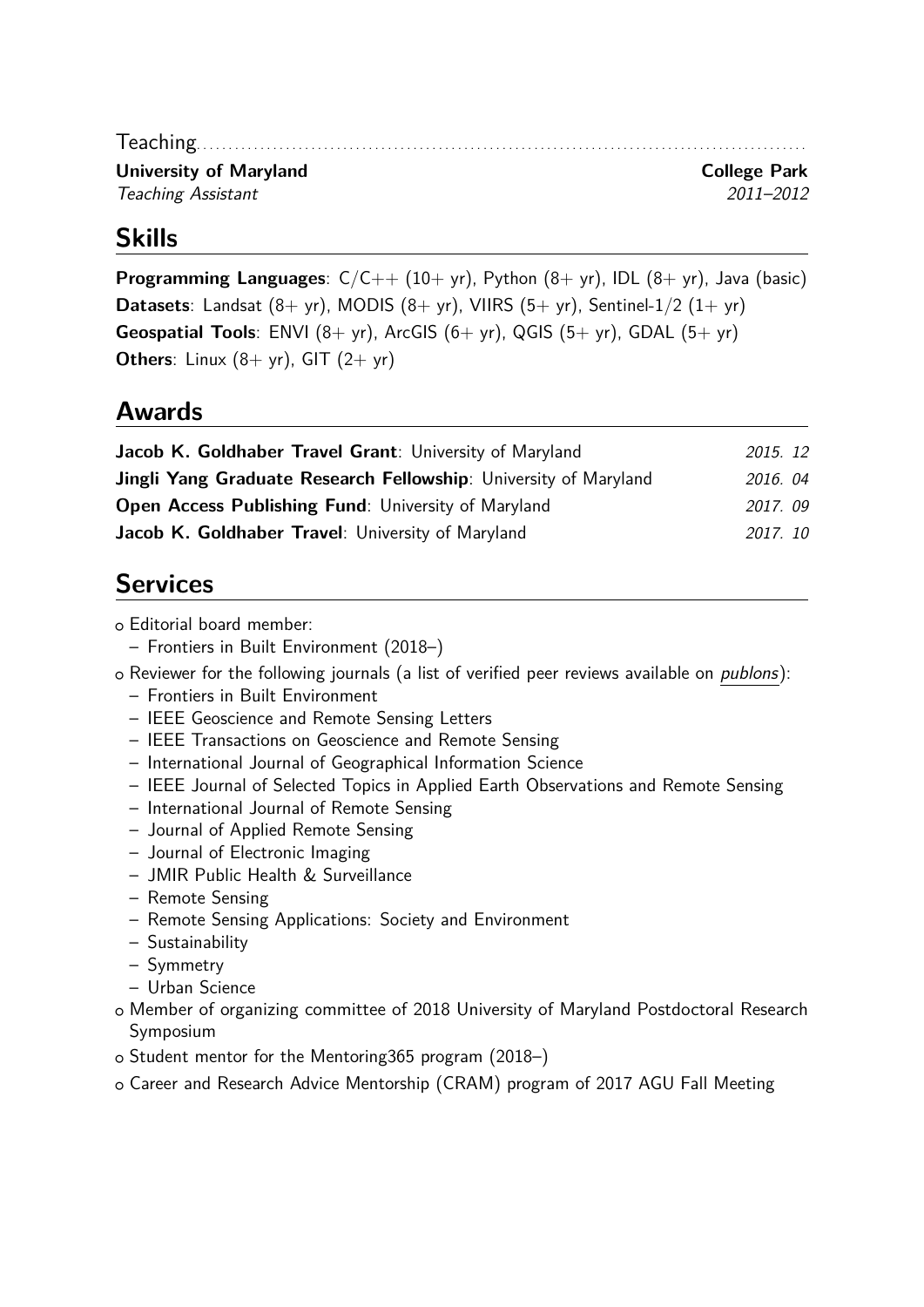o Co-chair for 2017 IGARSS session TU1.L12: Radar and Thermal Data for Urban Monitoring <sup>+</sup> Undergraduate student mentor for college of Behavioral and Social Sciences (Fall 2013)

## **Publications**

Journal Papers. . . . . . . . . . . . . . . . . . . . . . . . . . . . . . . . . . . . . . . . . . . . . . . . . . . . . . . . . . . . . . . . . . . . . . . . . . . . . . . . . . . . . . .

- o P. Wang, C. Huang, J. C. Tilton. Mapping Three-dimensional Urban Structure by Fusing Landsat and Global Elevation Data. Submitted to PLOS One.
- <sup>+</sup> P. Wang, C. Huang, J. C. Tilton, B. Tan, and E. C Brown de Colstoun.Continental scale mapping of human built-up and settlement extent (HBASE) using landsat-based hierarchical segmentation and texture information. Remote Sensing of Environment (In Revision).
- <sup>+</sup> P. Wang, C. Huang, and E. C. Brown de Colstoun. Mapping 2000–2010 impervious surface change in india using global land survey landsat data. Remote Sensing, 9(4):366, 2017.
- o K. Sun, X. Geng, P. Wang, and Y. Zhao. A fast endmember extraction algorithm based on gram determinant. IEEE Geoscience and Remote Sensing Letters, 11(6):1124–1128, 2014.
- <sup>+</sup> P. Wang, and Y. Zhao. Evaluation of Relative Radiometric Correction Methods Using Simulated Images. Science Technology and Engineering, 11(19):4501–4505, 2011. (In Chinese).

Scientific Data Products. . . . . . . . . . . . . . . . . . . . . . . . . . . . . . . . . . . . . . . . . . . . . . . . . . . . . . . . . . . . . . . . . . . . . . . . . .

- o P. Wang, C. Huang, P. Wang, J. C. Tilton. 30m Building Height/Volume of England by Fusing Landsat and Global Elevation Data. [doi://10.7910/DVN/NNUDZG](https://doi.org/10.7910/DVN/NNUDZG).
- o E. C. Brown de Colstoun, C. Huang, P. Wang, J. C. Tilton, B. Tan, J. Phillips, S. Niemczura, P. Y. Ling, and R. E. Wolfe. Global man-made impervious surface (GMIS) dataset from landsat.[doi://10.7927/H4P55KKF](https://doi.org/10.7927/H4P55KKF).
- <sup>+</sup> P. Wang, C. Huang, E. C. Brown de Colstoun, J. C. Tilton, and B. Tan. Global human built-up and settlement extent (HBASE) dataset from landsat. [doi://10.7927/H4DN434S](https://doi.org/10.7927/H4DN434S).

Conferences. . . . . . . . . . . . . . . . . . . . . . . . . . . . . . . . . . . . . . . . . . . . . . . . . . . . . . . . . . . . . . . . . . . . . . . . . . . . . . . . . . . . . . . . . . .

- o P. Wang, C. Huang, E. C. Brown de Colstoun, and M. Hansen. Big Earth Observation Data for Sustainable Urban Development. Oral presentation at 2018 International Conference on Sustainable Urban Development.
- <sup>+</sup> P. Wang. Characterizing Large Scale 3D Urban Structure by Fusing Lidar, Global DSM, and Landsat Data. Poster presentation at 2018 EarthCube Research Coordination Network Workshop - Advancing the Analysis of High Resolution Topography.
- <sup>+</sup> P. Wang, C. Huang, J. C. Tilton. Characterizing Large Scale 3D Urban Structure by Fusing Landsat and Global Elevation Data. Poster presentation at 2018 NASA LCLUC Spring Science Team Meeting.
- <sup>+</sup> P. Wang, C. Huang. Towards large-scale mapping of urban three-dimensional structure using Landsat imagery and global elevation datasets. Poster presentation at 2017 AGU Fall Meeting.
- <sup>+</sup> P. Wang, C. Huang, J. C. Tilton, B. Tan, and E. C. Brown de Colstoun. HOTex: An Approach for Global Mapping of Human Built-up and Settlement Extent. Oral paper presentation at 2017 IEEE International Geoscience and Remote Sensing Symposium